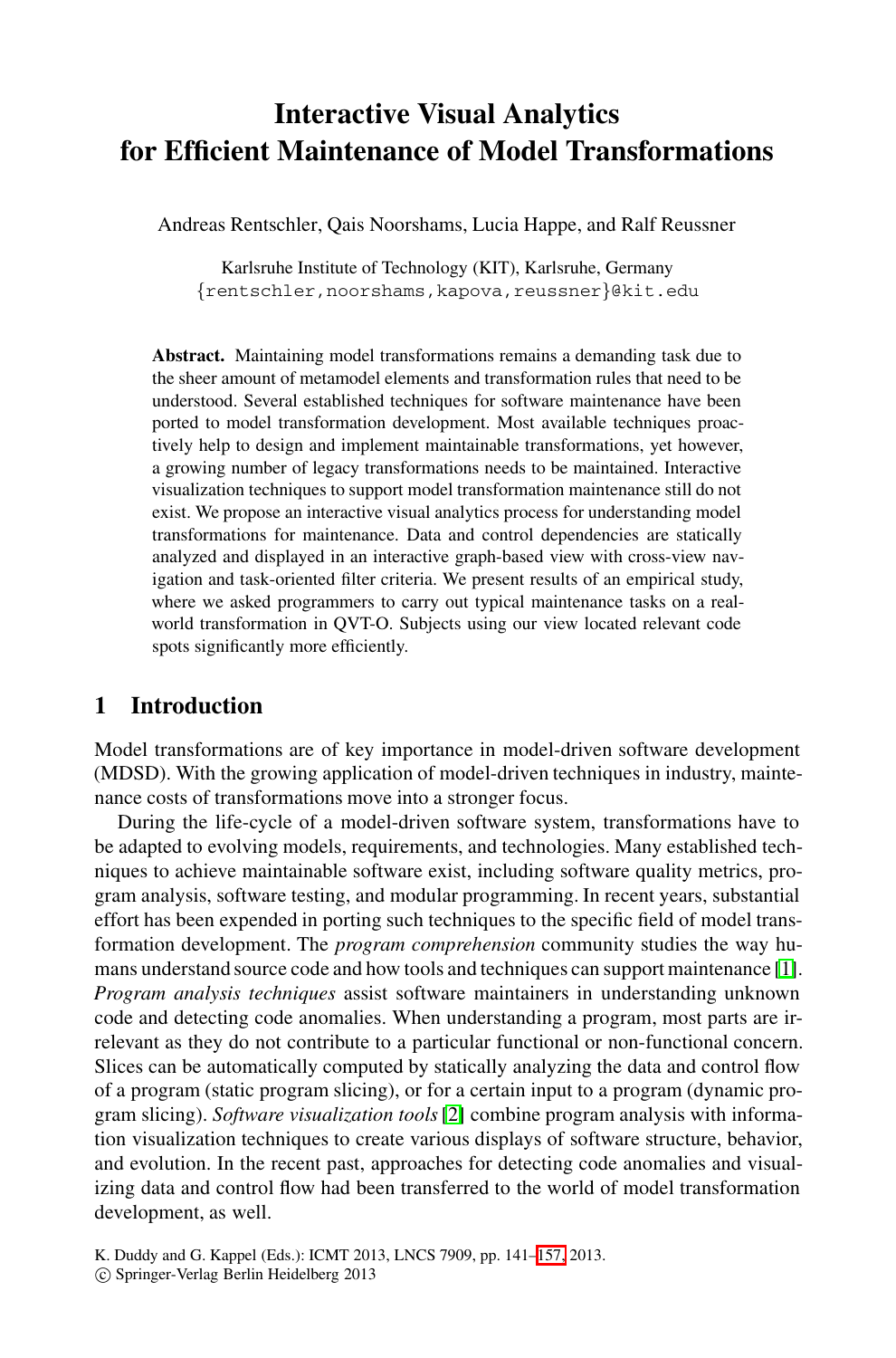Comprehension of programs with computations on complex data structures has rarely been studied so far. Existing static analysis approaches to support model transformation maintenance do not integrate data and control flow [3], and proposed graphical representations of dependencies [4] are too complex to effectively support understanding for a particular task. None of the approaches has been empirically validated. What is needed is a *visual analytics approach* [5] that allows for task-oriented data reduction and interaction between data and users in order to discover knowledge.

In this paper, we propose an interactive visual analytics process to understand model transformations for maintenance. One part of the process is to statically analyze model transformations for their data and control dependencies. Task-oriented filtering aligns the level of detail to a variety of comprehension and maintenance tasks. Results are displayed in an interactive graphical view with cross-view navigation and dynamic selection of filter criteria. To the best of our knowledge, this is the first validated approach to interactively support maintenance of model transformations.

In a qualitative and quantitative study, we asked programmers to carry out maintenance tasks on a real-world transformation in QVT-Operational (QVT-O). Programmers using our editor extension located relevant code spots significantly more efficiently than programmers without the extension.

To sum it up, this paper makes the following contributions.

- <span id="page-1-0"></span>**–** We define an interactive visual analytics process to support u[nde](#page-1-0)rstanding of model transformations for maintenance.
- **–** We define a generic dependency model [fo](#page-4-0)r model transformations, unifying control and data [flow](#page-5-0) information in a graph-like s[tru](#page-8-0)cture.
- **–** We propose a set of task-ori[en](#page-14-0)ted filter rules to exclude details from the dependency graph that can be considered irrelevant to carry out a certain maintenance activity.
- **–** We present results from an empirical experiment to see how task-oriented dependency graphs improve the efficiency for locating features in a transformation.

This paper is structured as follows. First, we present a motivating example in Section 2. In Section 3, we introduce our visualization process, in Section 4 a model for a generic dependency graph, and in Section 5 task-oriented filtering. Section 6 illustrates how the approach had been empirically validated. In Section 7 related work is discussed. Finally, Section 8 presents conclusions and proposes directions for future work.

# **2 Motivating Example**

Consider a QVT-O implementation of the UML2RDBMS example scenario. One rule, Attribute2Column, is mapping elements of type Attribute to elements of type Column:

```
mapping Attribute::Attribute2Column() : Column
merges Attribute::IdAttribute2AutogenColumn {
    result.name := self.name;
    result.type := UmlTypeToDbtype(self.type.name);
}
```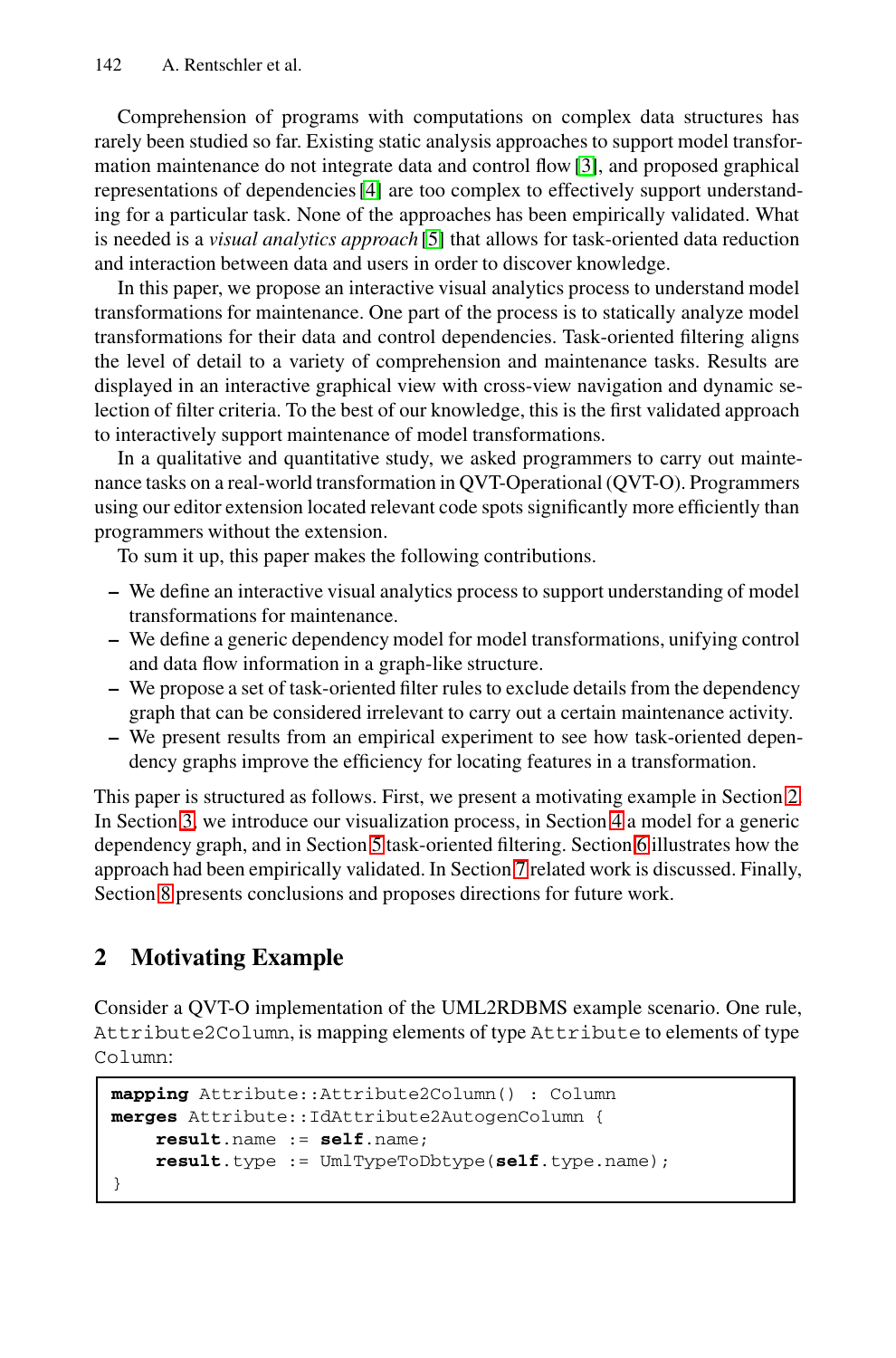

**Fig. 1.** Visual analytics process

By means of two practical scenarios, a comprehension scenario and a maintenance scenario, we demonstrate that even in an editor as advanced as that of Eclipse QVT-O, there is little support to cope with a transformation's inherent complexity.

**Comprehension scenario.** In this first scenario, we want to trace a bug resulting in missing Column objects in the target model. As a first step, we want to understand the context in which a rule Attribute2Column is used. In the QVT-O editor under Eclipse, we need to start a text-based search by the rule's name. If the transformation is modularized, we need to repeat the search in any other module with an import of the rule's containing module. To detect occurences, it is important to know that in QVT-O, keywords disjuncts, merges, inherits and map all have call-semantics.

**Maintenance scenario.** In the second scenario, we want to add a third attribute to class Column. Before we do so, it is useful to know about further locations in the program where Column or possible subclasses are instantiated. Again, we need to carry out a text-based search by the class name on all existing modules. In QVT-O, there are three ways to instantiate objects: implicitly via a mapping, or explicitly via the object operator, or by calling the corresponding constructor via new operator.

From these two scenarios it is clear that developers, especially those who are less familiar with QVT-O concepts, need to invest a lot of effort to identify relevant control and data dependencies in complex transformation programs. Program analysis techniques can automatically extract dependencies and present these graphically. However, large dependency graphs are difficult to read. In the next section of this paper, we propose a visual a[naly](#page-15-3)tics process which takes the burden off developers to visualize only those dependencies which are considered as relevant for a particular activity.

## **3 Methodology Overview**

To solve the information overload problem, *visual analytics processes* combine analytical approaches together with advanced visualization techniques. They can be characterized by four properties [6]:

"Analyse First – Show the Important – Zoom, Filter and Analyse Further – Details on Demand"

We define an interactive visualization process which adheres to these principles. In this paper, we apply our approach to the QVT-O language. However, our concepts are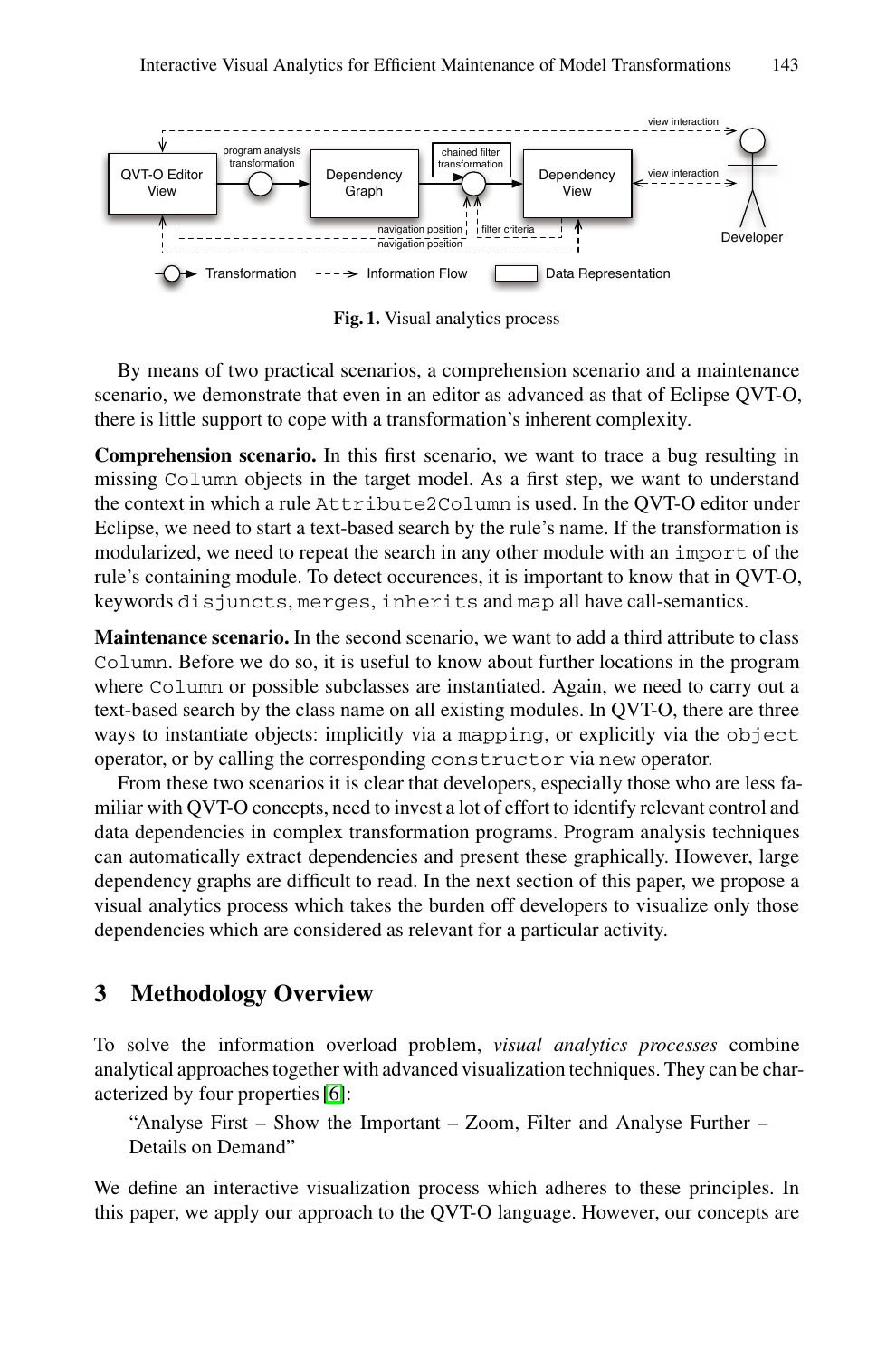general enough to be transferred to further declarative and imperative languages. The process contains two transformation steps, a dependen[cy](#page-15-4) analysis and a filter transformation (Figure 1). Code and graph representation are kept in sync regarding navigation position and code modifications. A user can interact with both views in parallel, and he can select and configure filters to fit his current task. In the following we show that our [pro](#page-4-0)cess meets all four properties of a visual analytics process.

**Analyze first.** Eclipse QVT-O features a textual representation, the *QVT editor view*. QVT-O automatically maintains a second representation, a model of the transformation and referenced metamodels. This model adheres to the QVT specification [7], thus offering a standar[diz](#page-5-0)ed interface for code analysis. The leftmost transformation in our process extracts data and control dependencies from the QVT model. Static control and data flow analysis results in an instance of a *dependency graph model*. This model is presented in Section 4.

**Show the important.** We already showed in the motivating example that, depending on what maintenance task is performed, a different subset of elements and element types available in the graph is required for reasoning. Which elements will be filtered out is configurable by the user. In Section 5, we explain our concept of *task-oriented filters* and we further define a set of useful types of filters.

**Zoom, filter and analyse further.** Humans are capable to only perceive a small subset of information at a time. Thus, we provide filters which remove any information out of focus. Depending on the task to be solved, a user's focus may lie on a certain method in the program, on a particular type of dependencies, or on a higher abstraction level. Because each view is limited regarding the information conveyed, *interaction* is needed. A feedback loop is established by dynamic filters, which can be quickly exchanged and configured, and which react on changes to the editing location. In Figure 1, filter dynamics are reflected by information flows leading to the filter transformation. Views are navigable, as pointed out by interactions between the developer and the views.



**Fig. 2.** Dependency graph model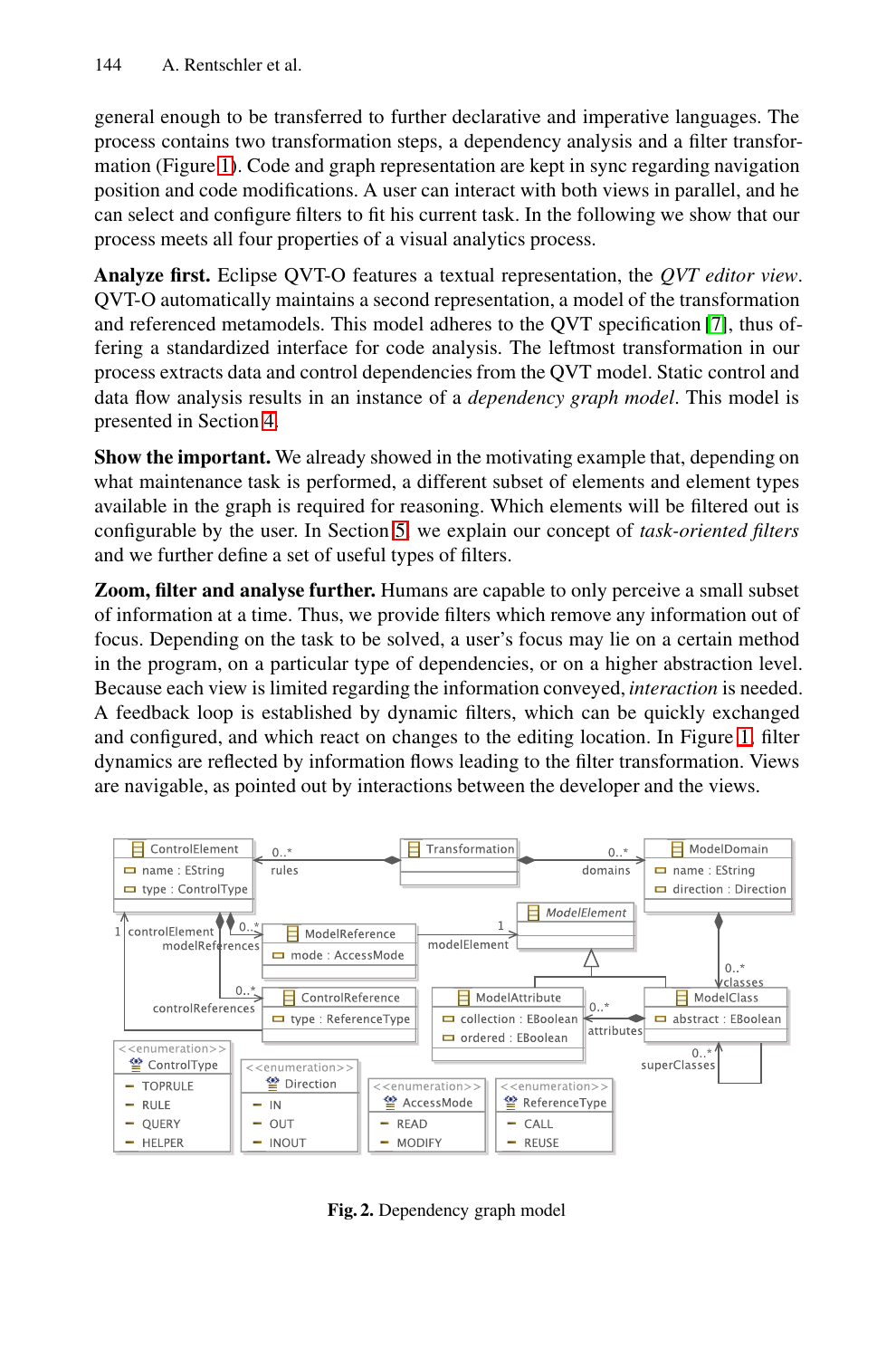<span id="page-4-0"></span>**Details on demand.** Occasionally, if maintainers require full details, the dependency view enables users to navigate to the underlying program code of a mapping or the actual definition of a data element. This kind of feature is called *cross-view navigation* and is illustrated in Figure 1 by an information flow pointing back to the editor view.

# **4 Dependency Graph Model**

<span id="page-4-1"></span>An important step in the visualization process is to analyze rule-based model transformations for control units, data units, and interdependencies. Control-units are transformation rules and other top-level constructs to specify behavior, for example query functions and helper methods in QVT-O. Data units are metamodeling concepts, classes, attributes, and references. Figure 2 shows how we defined these concepts in the Ecore metamodeling language. In the model, a transformation (Transformation) consists of control elements (ControlElement) and metamodel domains (ModelDomain). Each domain refers to a metamodel name and has a direction (IN, OUT, or INOUT). Control elements have references (ControlReference) to other rules for reuse purposes (inherits or merges in QVT-O), tagged REUSE, but also for calls (map or disjuncts in QVT-O), tagged CALL. Control elements are typed. In QVT-O a mapping equals a RULE, method main equals TOPRULE, query and helper functions correspond to QUERY and HELPER. A control element can have data dependencies, represented by instances of ModelReference. Referencing a model element (ModelElement) can be either read-only (READ), or the referenced model element



**(a)** Constructing an instance of Rule from a QVT-O mapping operation



**(b)** Constructing an ElementReference instance from a QVT-O mapping's result parameter

**Fig. 3.** Constructing dependency graphs from QVT-O transformations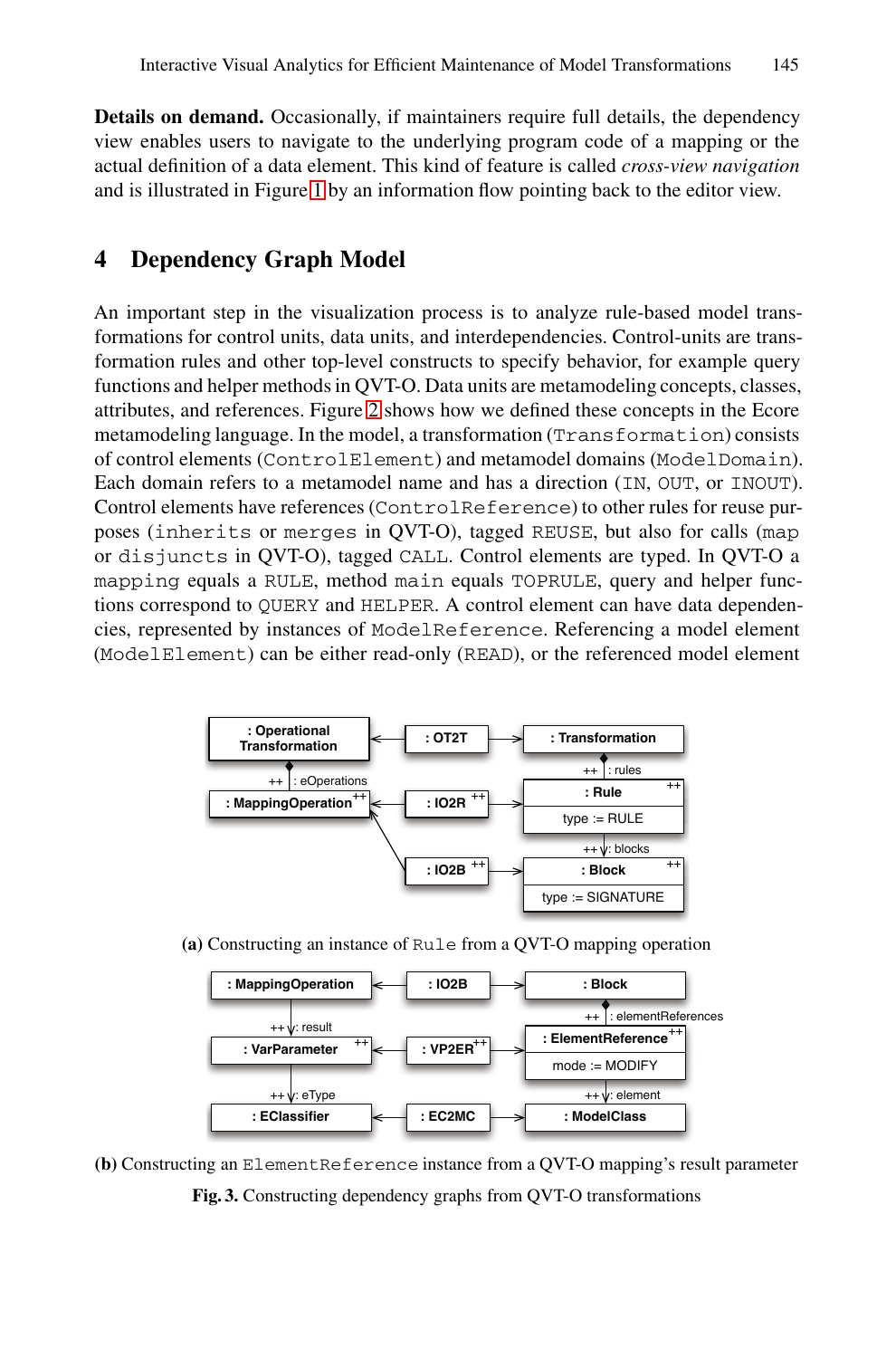<span id="page-5-0"></span>can be [in](#page-15-5)stantiated or its content modified (MODIFY for both cases). The model differentiates between access to a class and access to an attribute or reference (ModelClass and ModelAttribute). Like in Java, there is no distinction between references and attributes. Classes [ca](#page-5-1)n further reference super classes. Any model element belongs to exactly one domain.

A graph model instance is constructed from instances of QVT-O's abstract syntax metamodel [7]. Figure 3 demonstrates by two exemplary triple graph grammar (TGG) rules in compact notation [8], how QVT-O mappings correspond to rules in the graph, and result parameters are represented by element references with write access mode.

For our implementation and in this paper, we decided to visualize dependency graphs as node-link diagrams (NLDs). An illustrative mapping between graph elements and notational elements is given in Figure 4.

## **5 Task-Oriented Filtering**

Dependency graphs of model transformations can be huge, bearing the danger that useful information gets lost when studied by humans. Our idea is to identify and remove details which are irrelevant for performing a particular task before display. In this section, we present three filter functions and four useful combinations thereof.

<span id="page-5-1"></span>As prerequisite for defining the filter functions, we formalize our dependency graph as follows: Let ControlElement, ModelClass, and ModelAttribute be sets that represent instances of metamodel classes of the same name, respectively. Furthermore, let ModelElement := ModelClass ∪˙ ModelAttribute denote the set of ModelElement instances, i.e., the set containing instances of ModelClass and ModelAttribute. For referenced instances, let functions modelReferences, modelElement, controlReferences, controlElement, superClasses, attributes be defined by representing sets of instances of their respectively named metamodel reference. When applied to sets, functions are applied element-wise and the result is the union of each mapping.

Then, we create the dependency graph G as a tuple of vertices V and Edges  $E$ , i.e.,  $G = (V, E)$ . V and E elements are created using ControlElement, ModelClass, and *ModelAttribute* elements by defining sets  $\widetilde{V}^{ControlElement}$ ,  $\widetilde{V}^{ModelClass}$ , and  $V^{ModelAttribute}$ , as well as bijective functions  $\phi_X$  (i.e., mapping rules), where

 $\phi_{ControlElement} : ControlElement \rightarrow V^{ControlElement}$  $\phi_{ModelClass}: ModelClass \rightarrow V^{ModelClass}$ 

 $\phi_{ModelAttribute}: ModelAttribute \rightarrow V^{ModelAttribute}$ 



**Fig. 4.** Notational elements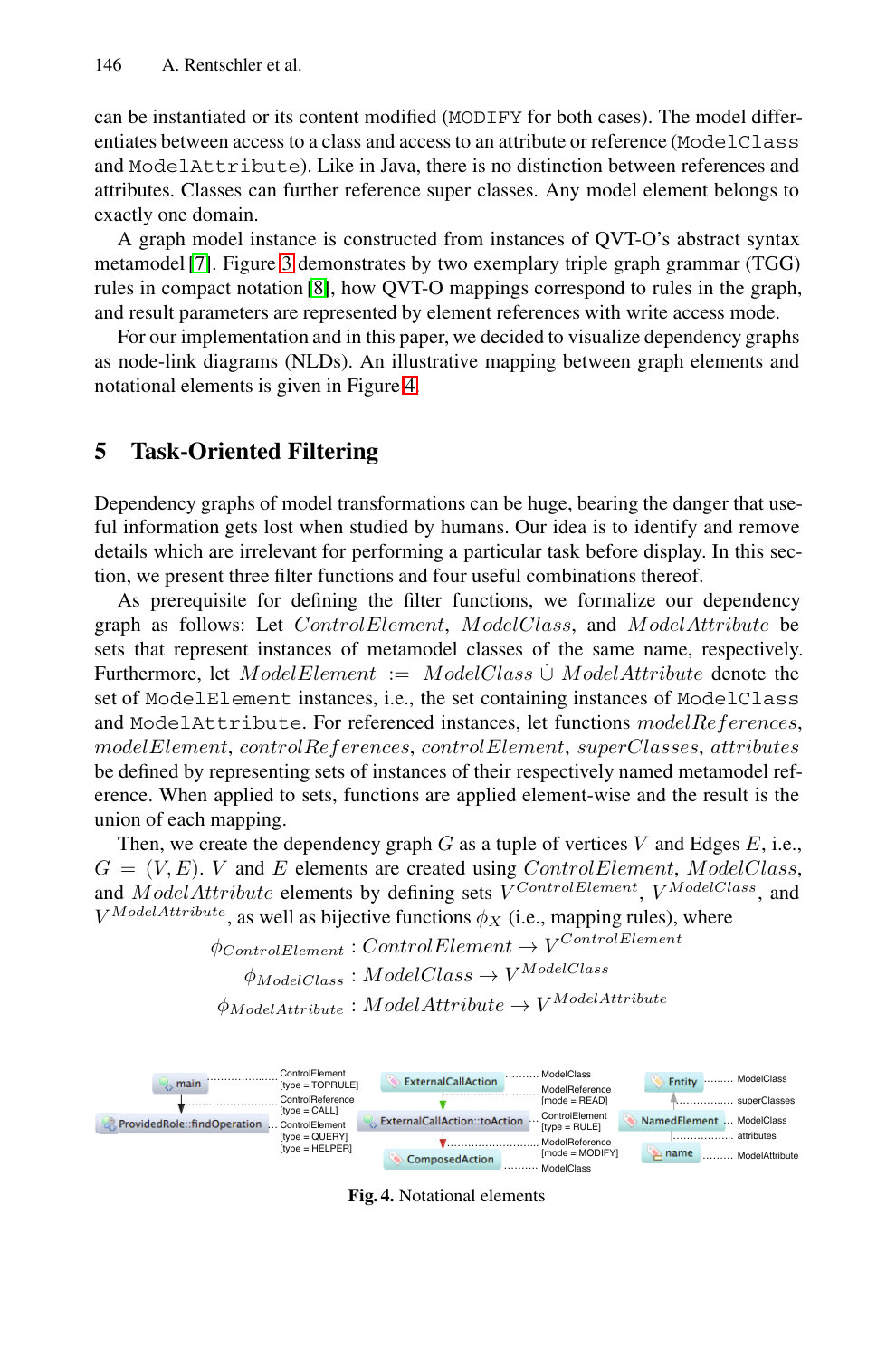

<span id="page-6-1"></span>Interactive Visual Analytics for Efficient Maintenance of Model Transformations 147

**(b)** Data and control dependencies fo[r c](#page-6-0)lass Column

**Fig. 5.** Filtered dependency graphs for the introductory example

We imply  $V^{ControlElement}$ ,  $V^{ModelClass}$ ,  $V^{ModelAttribute}$  are pairwise disjunct by construction and define  $V := V^{ControlElement} \cup V^{ModelClass} \cup V^{ModelAttribute}$ . We further define  $V^{ModelElement}$  :=  $V^{ModelClass}$  ∪  $V^{ModelAltribute}$ . To obtain E elements, where  $E \subseteq V \times V$ , we use the following four derivation rules:<sup>1</sup>

 $\forall r_1, r_2 \in ControlElement$ :  $r_2 \in (controlElement \circ controlReferences)(r_1) \iff$  $(\phi_{ControlElement}(r_1), \phi_{ControlElement}(r_2)) \in E$  $\forall r \in ControlElement, e \in ModelElement$ :  $e \in (modelElement \circ elementReferences)(r) \iff$  $(\phi_{ControlElement}(r), \phi_{ModelElement}(e)) \in E$  $\forall c_1, c_2 \in ModelClass$ :  $c_2 \in superClasses(c_1) \iff (\phi_{ModelClass}(c_1), \phi_{ModelClass}(c_2)) \in E$  $\forall a \in ModelAttribute, c \in ModelClass$ :  $a \in modelAttributes(c) \iff (\phi_{ModelAttribute}(a), \phi_{ModelClass}(c)) \in E$ 

<span id="page-6-0"></span>Now we can define three filter functions on top of the computed graph structure G.

Filtering control nodes. We define a filtering function removing data dependencies by  $f^{controlflow}(V, E) := (V', E')$ , where

> $V' := V \setminus V^{ModelElement}$  $E' := E \setminus (V^{ControlElement} \times V^{ModelElement})$  $\setminus (V^{ModelClass} \times V^{ModelClass})$  $\setminus (V^{ModelClass} \times V^{ModelAttribute})$

<sup>&</sup>lt;sup>1</sup> The function composition operator "∘" is defined as:  $(q \circ f)(x) = g(f(x))$ .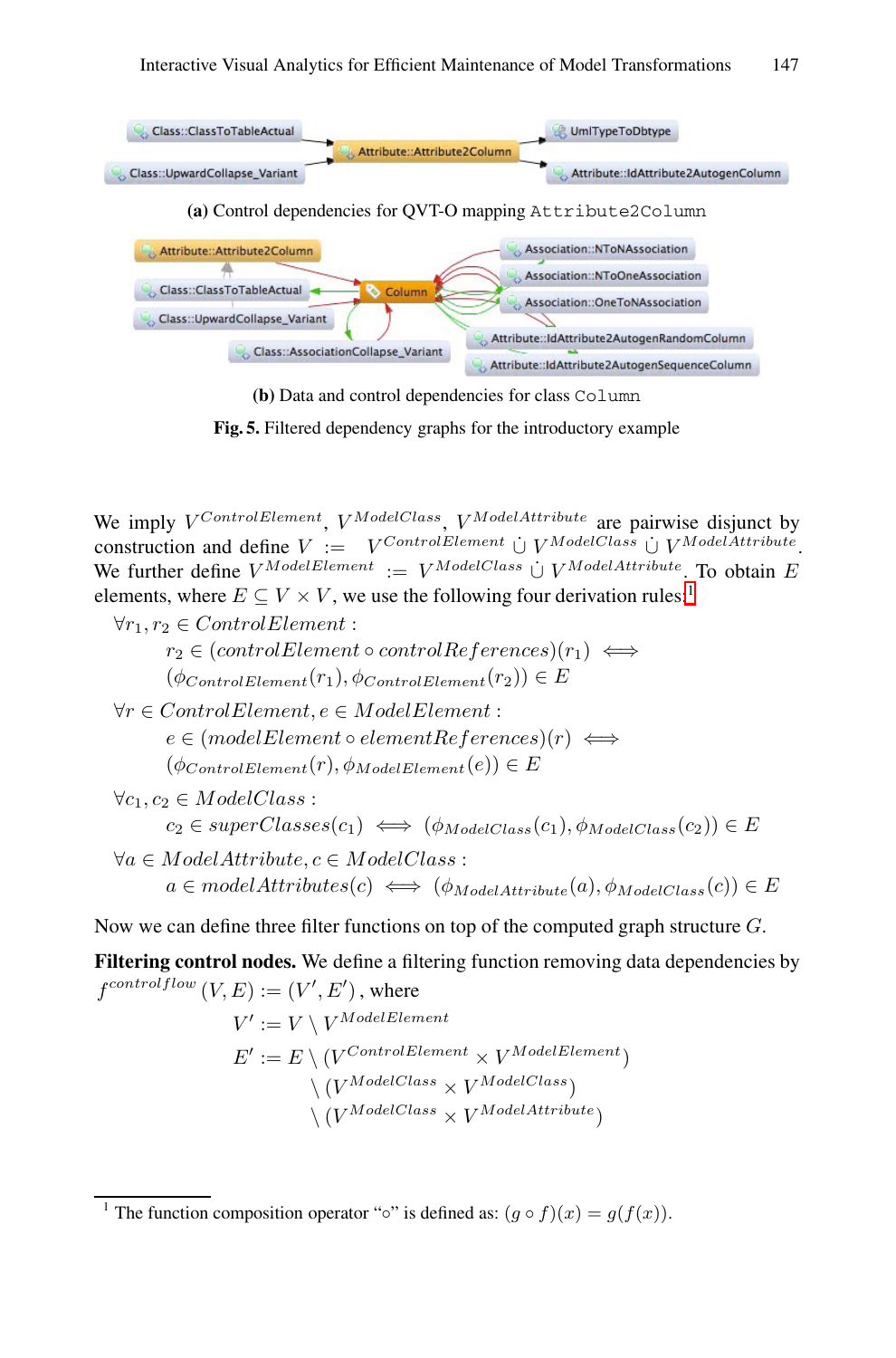**Filtering direct dependencies.** Let  $v_{current} \in V$  be the node whose direct dependencies shall be filtered. Contextual filtering is defined by function

$$
f_{v_{current}}^{context}(V, E) := (V', E'), \text{ where}
$$
  
\n
$$
V' := \{ v \in V \mid (v, v_{current}) \in E \lor (v_{current}, v) \in E \} \cup \{ v_{current} \}
$$
  
\n
$$
E' := \{ (v_1, v_2) \in E \mid v_1 = v_{current} \lor v_2 = v_{current} \}
$$

**Filtering classes without attributes.** To reduce complexity, attributes of classes and dependencies can be filtered by

$$
f^{classes} (V, E) := (V', E'), \text{ where}
$$
  
\n
$$
V' := V \setminus V^{ModelAttribute}
$$
  
\n
$$
E' := E \setminus (V^{ControlElement} \times V^{ModelAttribute})
$$
  
\n
$$
\setminus (V^{ModelAttribute} \times V^{ModelClass})
$$

These filter functions can be arbitrarily combined. However, the order in which functions are applied is relevant, and not all combinations can be conceived as useful. We define four filter combinations together with their primary field of application:

$$
F1 := f^{controlflow}, \qquad F2 := (f^{context}_{v_{current}} \circ f^{controlflow}),
$$
  

$$
F3 := f^{context}_{v_{current}}, \qquad F4 := (f^{context}_{v_{current}} \circ f^{classes}).
$$

- **F1:** Show control dependencies of the whole transformation. Resulting view helps to initially grasp the overall control structures of an unknown transformation. The filter is useful for investigating transformations of smaller size.
- **F2:** Show control dependencies in context of the currently selected control node. When navigating the rules, data dependencies are not always of interest. For the comprehension scenario from Section 2, this filter is the optimal choice. In context of mappi[ng](#page-1-0) Attribute2Column the filter would yield the graph shown in Figure 5a. A developer quickly recognizes two rules calling mapping Attribute2Column. The filter helps at understandi[ng l](#page-6-1)arger transformation programs.
- **F3:** Show control and data dependencies in context of the currently selected control or data node, v*current*. When reading transformation rules, it makes sense to primarily concentrate on direct dependencies. In contrast to slicing criteria, only direct dependencies are displayed, both in forward and backward directions. In the maintenance scenario from Section 2, we apply the filter in context of class Column to show all operations modifying or reading the element. There are seven mappings modifying the element (incoming connections in Figure 5b. The filter helps to cope with change requests where details at the attribute-level are required to locate concerns.
- **F4:** Show control and data dependencies in context of the currently selected control or data node, but remove information about accessed class attributes. The resulting view leaves only data dependencies at the class-level. This filter is useful for change requests where details at the class-level are sufficient to locate concerns.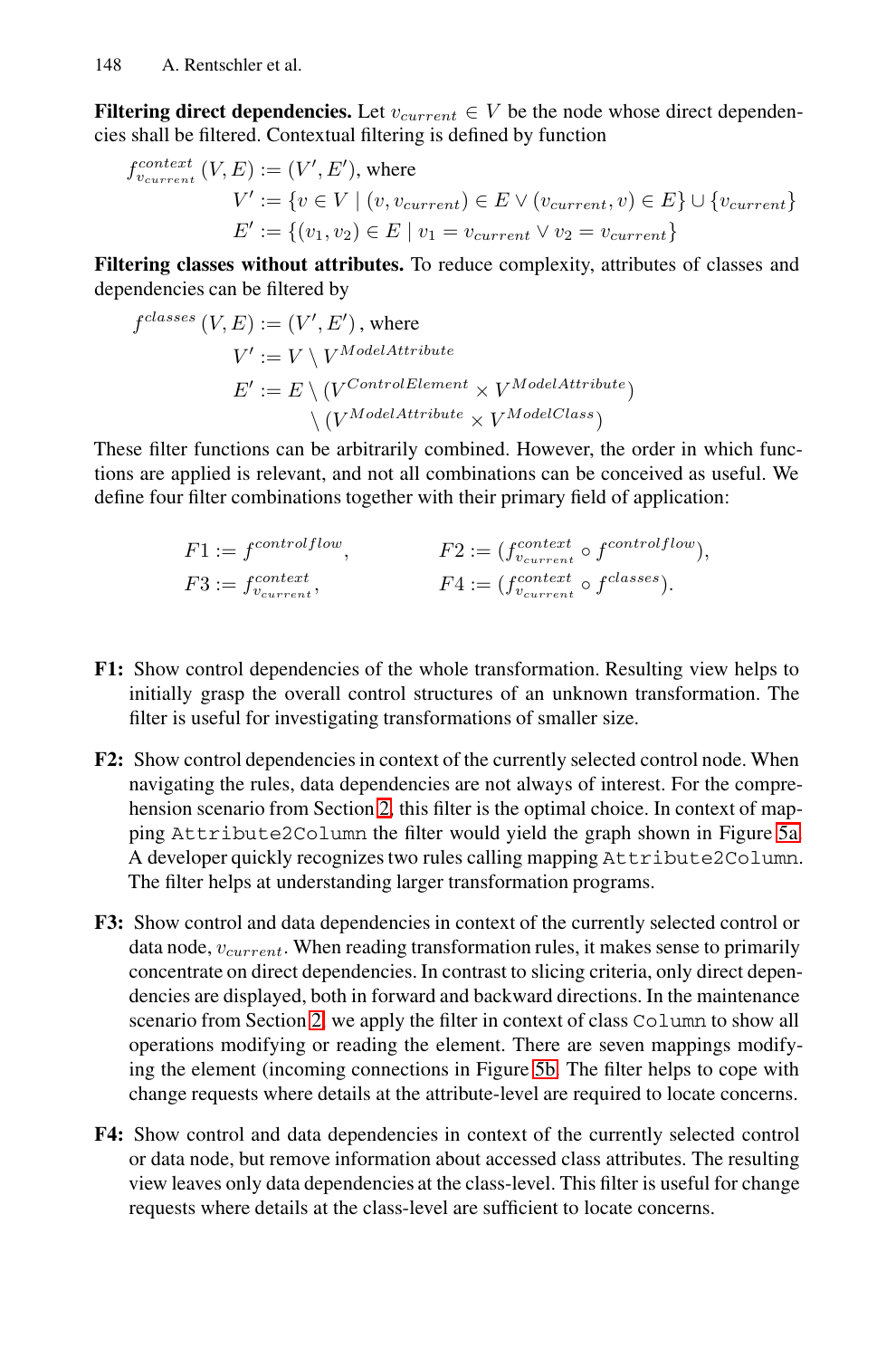## <span id="page-8-0"></span>**6 Empirical Evaluation**

To evaluate how our approach supports important maintenance tasks, we carried out a case study, where users had to identify code locations affected by typical change requests. For the case study, we implemented our approach for QVT-O under Eclipse.<sup>2</sup>

## **6.1 Design**

The purpose of the study is to empirically show that our approach makes maintaining model transformations more efficient (process-related improvement), the outcome is of higher quality (product-related improvement), and the developer experiences less effort (improvement regarding user experience).

In order to accomplish our set goal, we explored the following three hypotheses:

- **H1: Effectiveness.** Subjects who use dependency graphs locate affected places *more effectively* than equally classified subjects who do not use it.
- **H2: Time expenditure.** Subjects who use dependency graphs are *faster* in performing the maintenance tasks than equally classified subjects who do not use it.
- **H3: Perceived strain.** Subje[cts](#page-15-6) who use dependency graphs are *less strained* than equally classified subjects who do not use it.

We varied the availability of the tool (control variable) and took measurements to assess effectiveness, time consumption and perceived strain (response variables). We used the following metrics: To evaluate the effectiveness, we determined the numbers of false positives and false negatives of each giv[en a](#page-15-7)nswer. Based on these, we used the f-measure with  $\beta = 1$  to compute the harmonic mean value of precision and recall. The f-measure is a widely-used measure for assessing quality of information retrieval. It is also suitable for evaluating feature location tasks [9].

Subjects had been asked to record starting and ending time for each task, so we could calculate the actual time needed. Regarding the subjectively felt level of strain, we asked for the user's personally experienced difficulty level on six-level Likert items in the post-session questionnaire.

According to a classification scheme by Juzgado and Moreno [10], this experiment [fo](#page-15-8)llows a *between-subjects design*. Its single dimension *tool usage* has two levels (with or without). It is a *quasi-experiment*, since assignment to groups had been done based on information determined from the pre-questionaire, rather than purely randomly.

The study had been carried out in an exam-style situation on 2 bachelor students, 12 master students and 8 experienced researchers, all of them reasonably trained in the tools and activities of model transformation development.

[We decided for an example transformation](http://sdqweb.ipd.kit.edu/wiki/Transformation_Analysis) from a large scientific project, the Palladio Research Project [11]. The project provides a set of methods and tools for predicting the reliability and performance of software architectures. The QVT-O transformation PCM2QPN transforms Palladio Component Model (PCM) instances to Queuing Petri Nets (QPN). It encompasses 2886 lines of code, plus 952 lines of code distributed over 4 library modules. We decided for QVT-Operational because of its stable integration

<sup>&</sup>lt;sup>2</sup> The tool we implemented can be downloaded from

http://sdqweb.ipd.kit.edu/wiki/Transformation\_Analysis.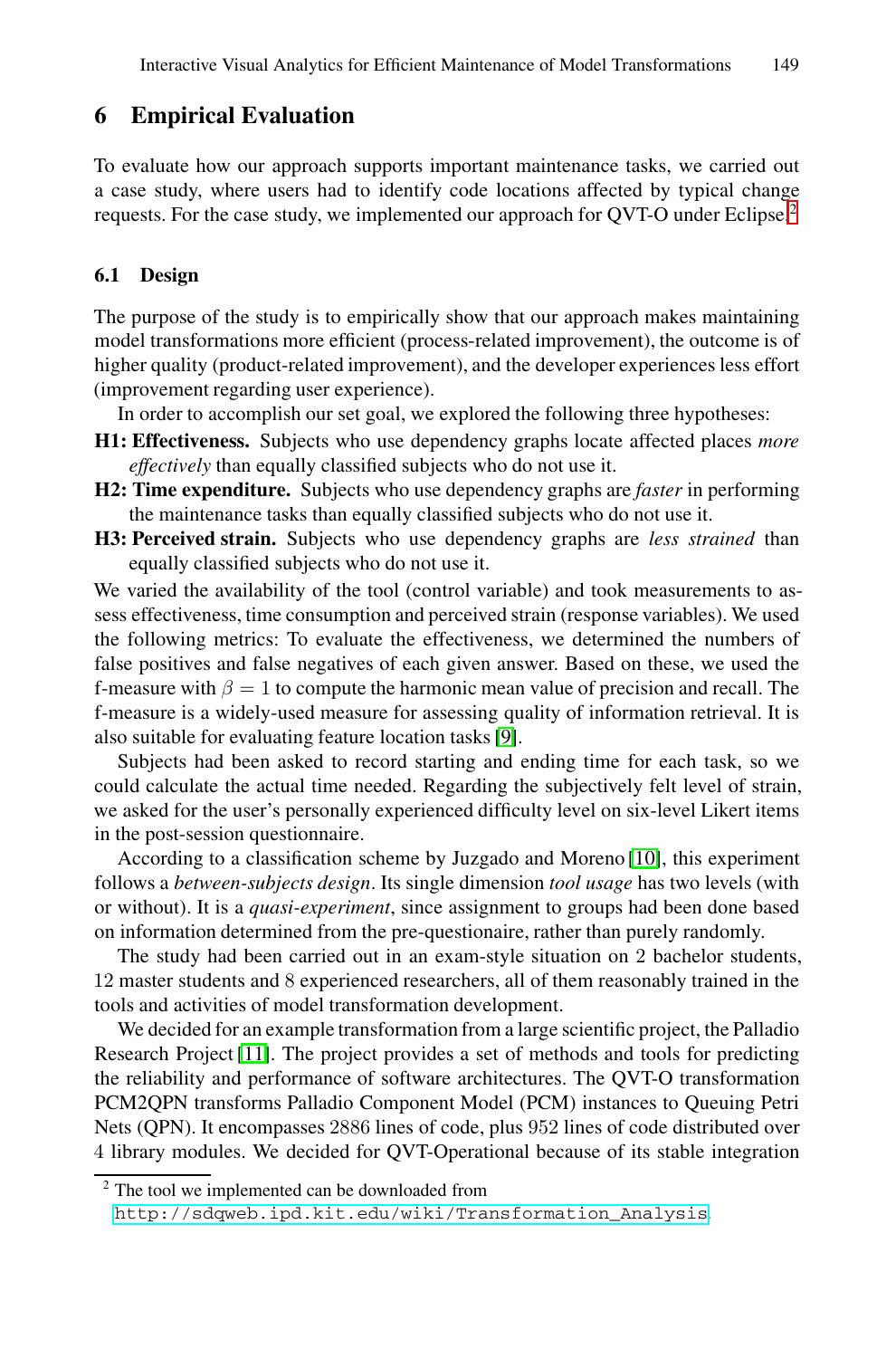into the Eclipse IDE, its adherence to a language standard, and its wide acceptance. There is one source metamodel, the Palladio Component Model (PCM), consisting of 154 classes, and SimQPN's Petri net model as target model, consisting of 20 classes.

Each subject was asked to understand certain aspects, and to locate concerns of a set of change requests to a correct set of code places. In software engineering, there are typically four types of maintenance tasks [12], preventive, corrective, perfective and adaptive. In accordance to this widely used classification, we name five classes of change requests:

- **Bug fix request (Corrective):** This request is about finding a bug which is present in the transformation, either the program does not compile, or the output is wrong. For instance, as a reaction to modifications to the metamodels, developers need to adapt the transformation accordingly.
- **Feature request (Perfective):** To match new functional requirements, new functionality needs to be added, or existing functionality needs to be changed or removed. Because changes may originate from or have impact on depending artifacts, feature requests may result not only in modification of a transformation but also of metamodels, models and documentation.
- **Non-functional improvement (Perfective):** A perfective task can also target nonfunctional requirements, it can even have an impact that is orthogonal to code structure.
- **Refactoring request (Preventive):** Refactoring means organizing code structure witho[ut](#page-9-0) adding or removing existing functionality. For instance, a class attribute could be pulled up, which can result in an attribute assignment being pulled up a rule inheritance chain accordingly.
- **Environmental change request (Adaptive):** Transformation programs do not function in isolation. Input metamodels change, or language concepts are updated.

Subjects were asked to *not* perform the actual change, because of the limited time frame, and because people brought a varying level of knowledge and experience with QVT-O and the underlying Object Constraint Language (OCL). Subject had to handle the following seven tasks:<sup>3</sup>

## <span id="page-9-0"></span>**T1: Comprehension task / Searching for keywords**

*"Where does the transformation create elements in the target model? Name one example for each of the three variants for element instantiation."*

Subjects had to look for the keywords constructor, object, mapping. They were asked to name one example for each instantiation type, 3 locations in total. Note that for mappings, non-tool users had to check for a return type, with implicit instantiation semantics. Tool users could check write-access edges in the graph, but still had to check the underlying code for the actual used instantiation type. Filter 4 combined with cross-navigation was the optimal choice. This task served as a warm-up question.

#### **T2: Comprehension task / Analyzing control flow**

*"Which call trace leads from the entry method to a method creating instances of*

<sup>&</sup>lt;sup>3</sup> The experiment's tasks can be understood without knowledge of the PCM and QPN metamodels.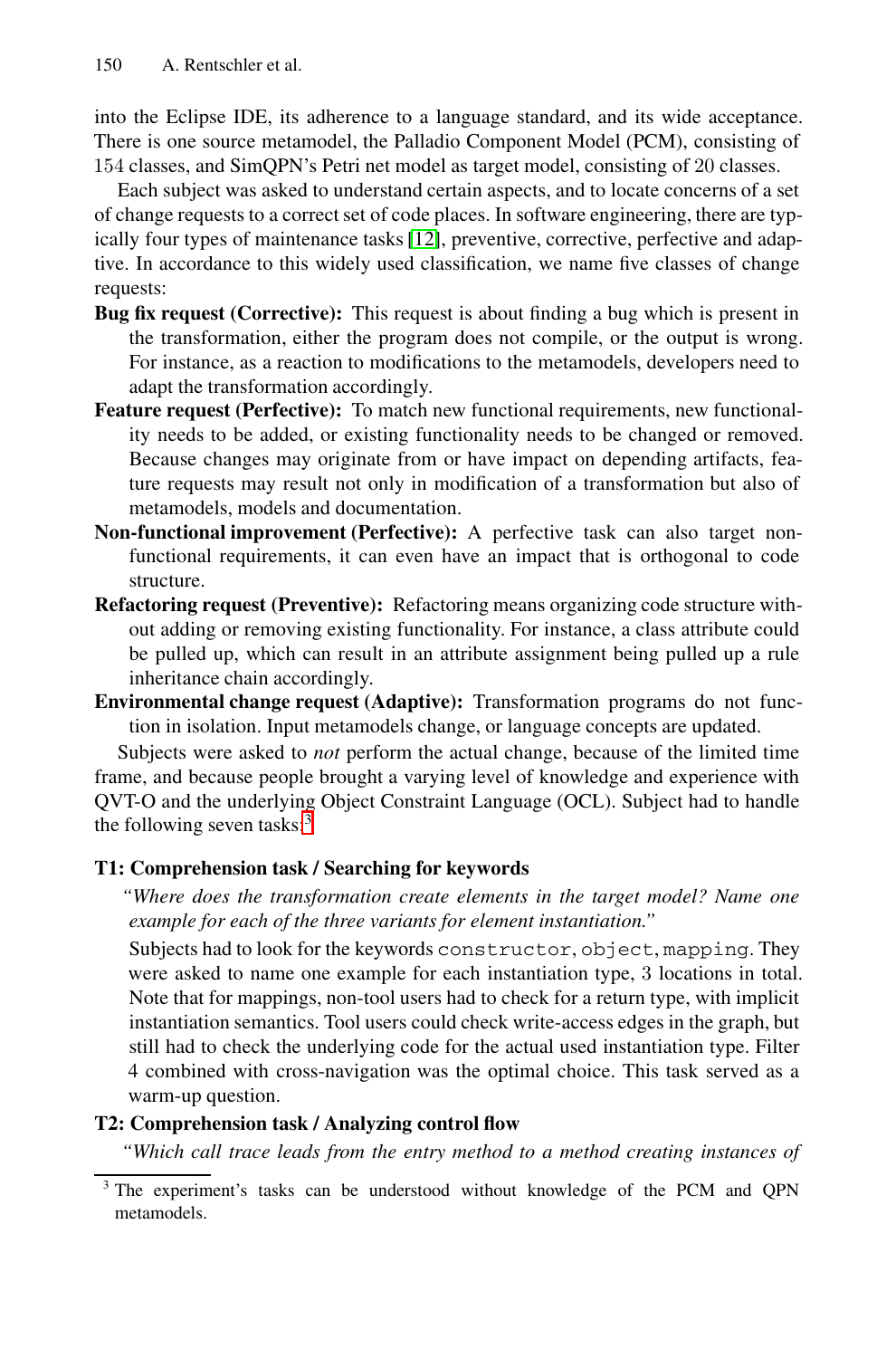ExternalCallAction*? Do not use the debugger or execute instrumented code."* A manual depth-first search using the browsing history had to be conducted, in order to find paths in the overall control flow leading from the entry method's node to the target method. Non-tool users had to use text-based search and hyperlink navigation. Tool users could use Filter F2, after identifying the target method as a method having write-access to the named class (Filter F4). The trace was 8 methods deep, and included downcasts regarding the contextual type of a mapping.

## **T3: Refactoring request / Analyzing control flow.**

*"Name all unused methods."*

Non-tool users were required to search for occurences of each method's name. The transformation's main file had 41 mappings, 117 helpers, and 10 queries. Tool users could check for unreferenced nodes in the general control-flow view (Filter F1). There were 12 unused methods in total, 7 mappings and 5 helpers.

## **T4: Non-functional improvement / Analyzing data element usage**

*"Assert statements need to be added to check consistency of created connections. Please name all methods that instantiate objects of type* ConnectionType*."*

Subjects had to look for the keywords constructor, object, mapping, in conjunction with ConnectionType. Non-tool users had to use the search command. Tool users could rely on write-access dependencies (Filter F4). There were 33 instantiating methods in total, 30 mapping rules and 3 helper methods.

## **T5: Feature request / Analyzing data element usage**

*"A new subtype of* AbstractAction *is planned to be added to the source metamodel. Where are* AbstractAction *elements handled? Name all occurences."*

Here, subjects had to check data dependencies. While non-tool users had to use the search command, tool users could select Filter F4 and check outgoing or incoming edges in context of class AbstractAction. The correct answer included 5 mappings and 5 queries, where 2 queries were located in an external module.

## **T6: Feature request / Analyzing data element usage**

*"Class* ForkAction*, subtype of* AbstractAction*, should be used as blue print for the new subtype of* AbstractAction *to be added. Where does the transformation handle the* ForkAction *element? Name all occurences."*

The right answer encompasses 8 queries and 6 mappings. Tool users could check data dependencies in context of ForkAction (Filter F4), others had to do a textbased search for the name.

### **T7: Bug fix request / Analyzing data flow for unused class attributes**

*"Created target models contain objects of class* Place *with an uninitialized attribute* departureDiscipline*. Identify the buggy lines of code."*

Only one single mapping did create elements of type Place without proper initialization. Tool users were able to use Filter F3 in context of class Place, and check attribute dependencies for each displayed method.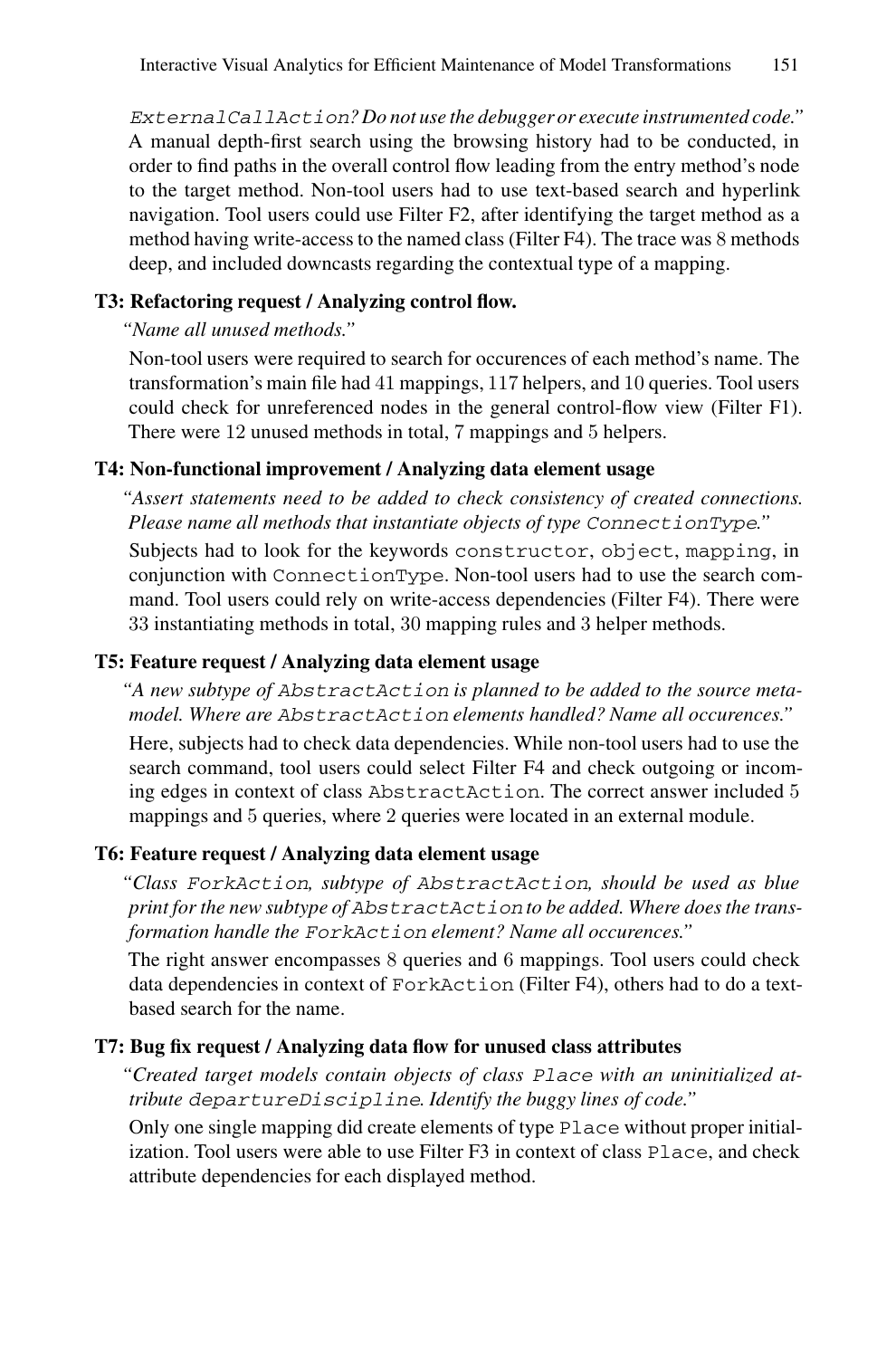#### **6.2 Execution**

Students had participated in two practical training sessions on transformation development. Training was done within scope of a practical course on MDSD. Each session ended with graded exercise sheets. We sent our fellow researchers training material to brush up their knowledge of the QVT-O language.

Assignment to one of the two groups happened randomly. Beforehand, participants had to fill out a pre-session questionnaire, where they rated their own expertise level on a 5-point Likert item and stated their academic degree. Based on this information, we randomly swapped participants between both groups so that each group had 7 students and 4 researchers, and the mean expertise level for both groups was equally balanced.

The experiment started with a 30 minutes tutorial on how to use the tool. Each participant was assigned to one workstation with a preconfigured Eclipse IDE. Then, subjects were handed out the task sheets, they were asked to answer tasks in prescribed order, and to note down when they started and when they ended a task. Subjects could freely partition their available time to the tasks. Subjects could decide to end a task prematurely, without the option to resume later. After 75 minutes total, the experiment closed with a post-session questionnaire. Using a debugger or executing the code was not permitted.

## **6.3 Analysis**

For analysis, none of the outliers had been removed from the data set.

**H1: Effectiveness.** For hypothesis H1 we investigated the f-measure. Boxplots in Figure 6a contrast program with control group o[n a](#page-12-0) per-task level. Applying Welch's one-tailed t-test to the f1-measures at the default significance level of  $\alpha = 0.05$ , tool users showed a significant improvement over non-tool users for tasks 2-6 ( $p_2 = 0.015$ ,  $p_3 = 0.001$ ,  $p_4 = 0.047$ ,  $p_5 = 0.003$ ,  $p_6 = 0.034$ ). For tasks 1 and 6, Welch's twotailed t-test did not reveal a significant difference ( $p_1 = 0.160$ ,  $p_7 = 0.283$ ). We are able to reject H1's corresponding null hypothesis for all tasks but task one and task seven.

**H2: Time expenditure.** For H2 we tested time consumption. Figure 6b shows boxplots for the consumed time per task and added up. Welch's t-test had been used to test for significancy. We can confirm hypothesis H2 only for task 3 with a one-tailed test revealing  $p = 0.010$ . For the other tasks, two-tailed tests did not [indi](#page-12-0)cate any significant difference between groups.

**H3: Perceived strain.** H3 was based on subjective data from the questionnaires. All answers were posed using 6-point Likert items, ranging from "strongly disagree" to "strongly agree". One question was if subjects would rate the tasks as difficult to solve (see Figure 6c for details). Further questions asked tool users if they think that the tool helps in understanding, debugging, refactoring, and extending a previously unknown transformation, based on their experience they gained at the respective task. Figure 6d shows respective boxplots. Mean values report that non-tool users found the tasks to be "rather hard", while tool users found the tasks to be "rather easy". Additionally, tool users rated the tool's usability for understanding, debugging, and refactoring a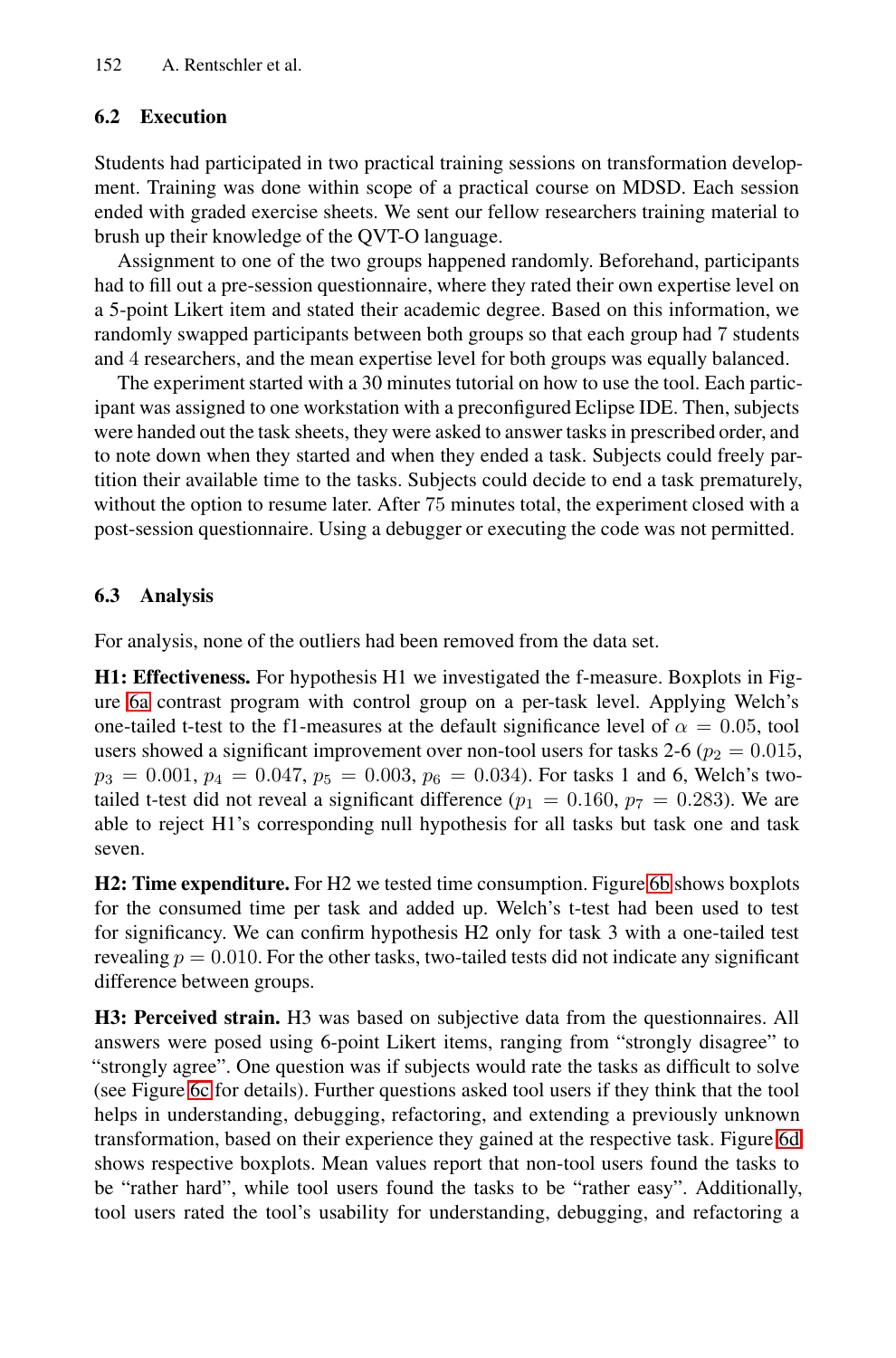<span id="page-12-0"></span>

transformation on a 6-level Likert item. On average, participants agreed that the tool helps in all four disciplines.

## **6.4 Discussion**

**H1: Effectiveness.** Effectiveness is significantly improved for all tasks except the first and the last. For the first task, thought to be a warm-up exercise, we argue that even if tool users could profit from navigating the graph, they still had to check the underlying code for the keywords, making tool-based navigation only slightly better than a common text-based search. Many users did not find enough time for the last task, 4 out of 11 non-tool users and 3 out of 11 tool users did not even begin to process this task.

<sup>&</sup>lt;sup>4</sup> In the boxplots, individual values are marked as dots jittered horizontally (and for discrete values also vertically) by a random value. A cross marks the mean, and a bar the median value.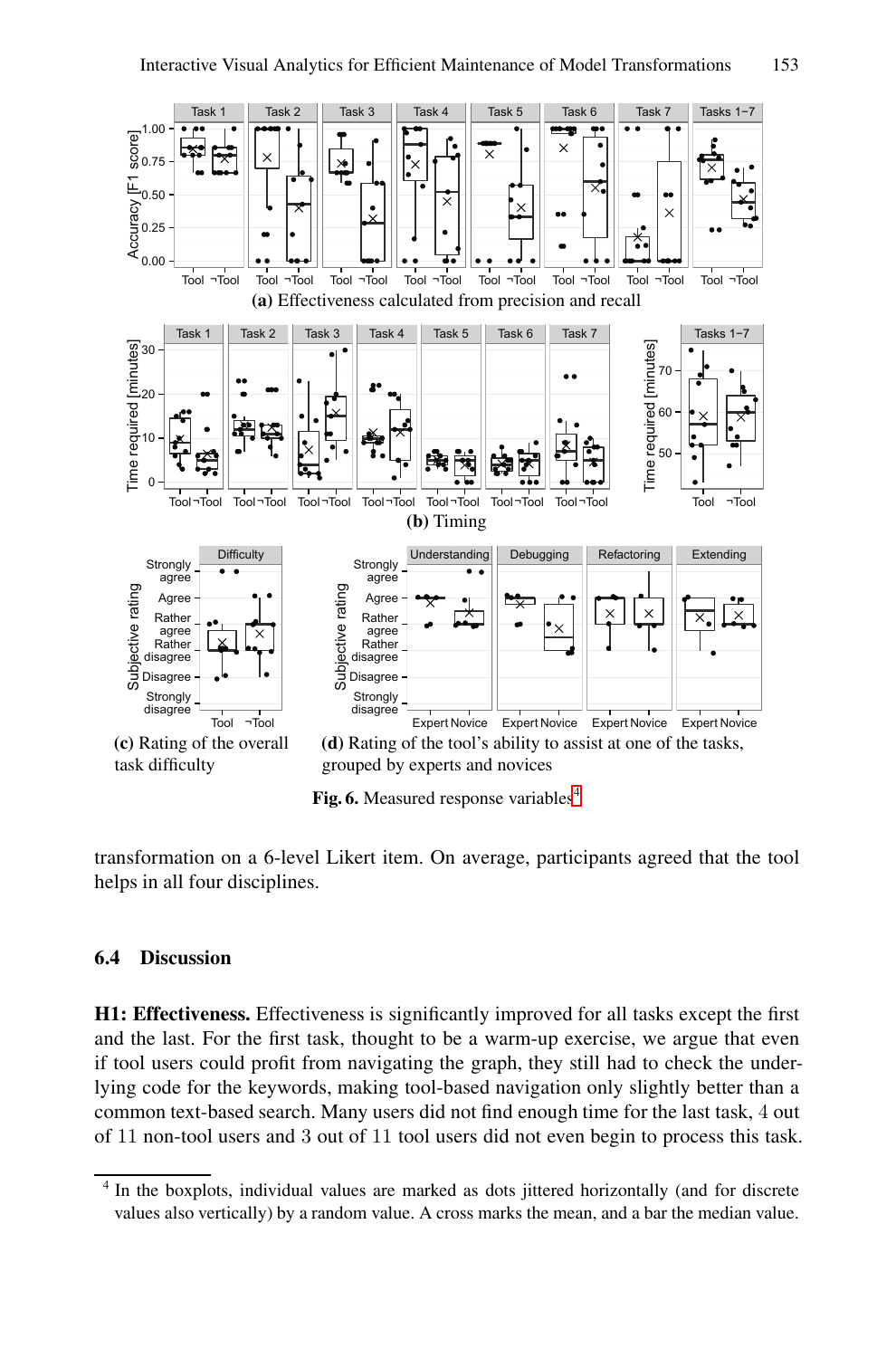A known problem lies in the tool's inability to detect attributes accessed from within a constructor.

**H2: Time expenditure.** The overall expenditure of time was almost indifferent. Task 3 was solved significantly faster, and with better results. This indicates that for some maintenance tasks our approach produces much better results than for others.

**H3: Perceived strain.** According to the ratings, tool users perceived the same tasks less difficult than non-tool users. Based on their experiences, most tool users found the tool to support understanding, debugging, refactoring and extending transformations, although to a limited extend. Novices were less convinced of the tool's help for debugging tasks. We expect developers to prefer the Eclipse debugging perspective over static analysis for most types of bugs.

Because of a significant improvement of the overall effectiveness, the indifferent overall expenditure of time, and a less perceived strain, we are able to attribute a higher efficiency to tool users. Results show that for some tasks, the abstraction level offered by our tool is too high.

## **[6](#page-12-0).5 Threats to Validity**

**Construct validity.** The study's primary construct is the use of data and control dependencies to locate concerns. The choice of change requests was carefully chosen to represent a real-life situation. We are aware that there are change requests which are not in alignment to data flow and code structure, e.g. cross-cutting concerns, others require finer-grained knowledge, e.g. details of the program code. For instance, the tool's program analysis did miss two dependencies, resulting in a slightly smaller recall value for task 5 (cf. Figure 6a). A second threat is due to the metrics we used. In feature location scenarios, using the f-measure is considered as a common method to compare productrelated quality [9]. Since people could freely partition their available time to the tasks, recorded times are not accurate, particularly towards the end. Subjective ratings need to be treated with care.

**Internal validity.** Blind testing was not possible, but people were assigned to one group at the latest possible time. Subjects were equally trained, advice had been given for each task on how to optimally use the tool and an alternative IDE feature. None of the subjects had been involved in the tool's development. We refrained from asking subjects to perform the actual maintenance task, because we expect the tool to show its particular strength in understanding code and locating concerns rather than in editing code.

**External validity.** Generalizability is threatened by the fact that we investigated only a single transformation written in a single transformation language. We are confident the transformation together with the two incorporated Ecore metamodels, the Palladio component model (PCM) and the queueing Petri-net model (QPN), reflect industrial quality standards. Program and model artifacts had been reviewed at least once. We also believe that our mix of novices and experts approximated to a real-world situation. We compared our tool to the bare Eclipse QVT-O environment, as we do not know of similar tools for QVT-O. Yet, by further equipping non-tool users with diagrammatic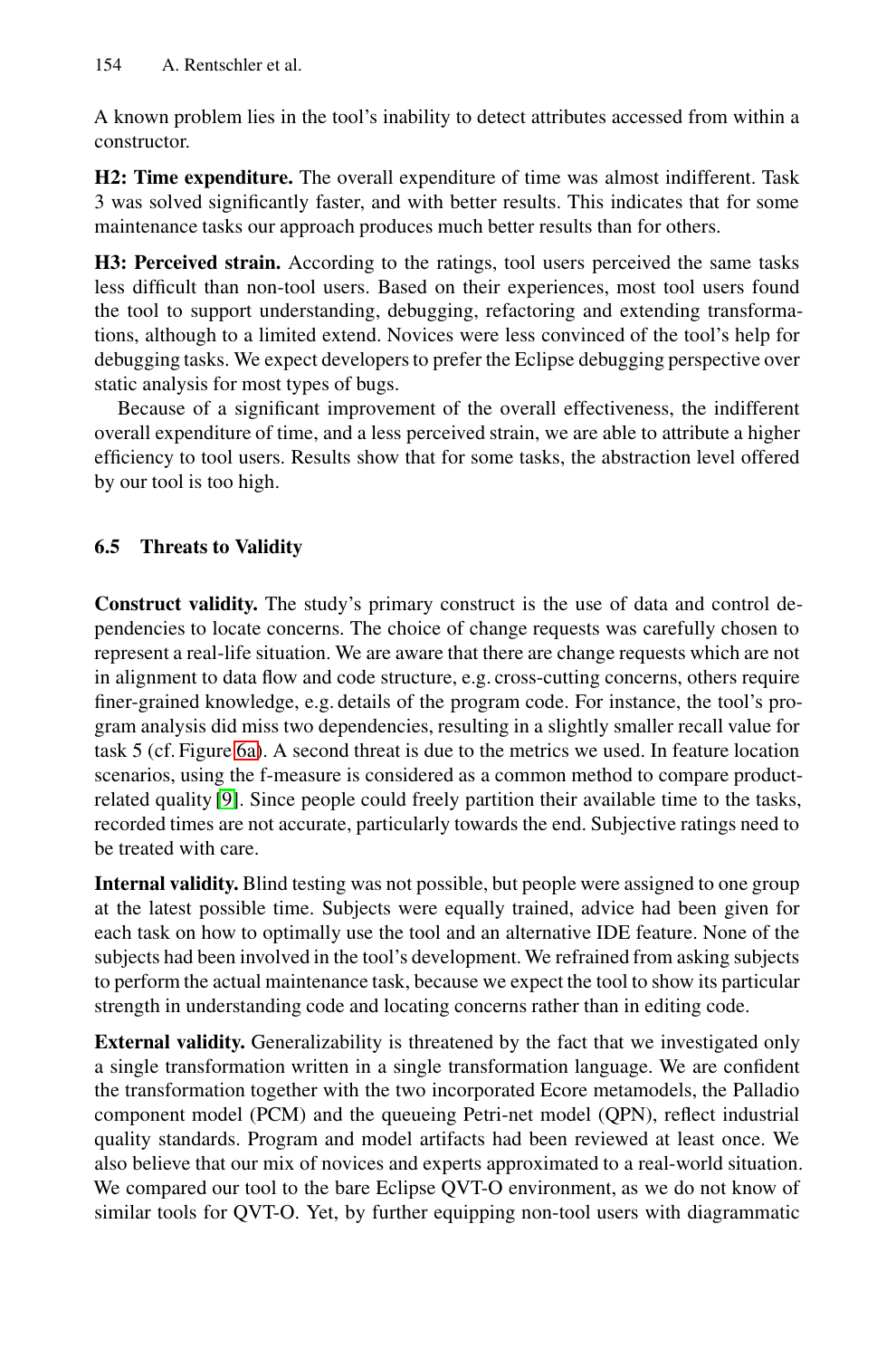<span id="page-14-0"></span>visualizations as those suggested by van Amstel et al. [4], we [coul](#page-16-1)d check if our interactive approach would outcompete a static visualization approach.

## **7 Related Work**

**Program Analysis.** Program analysis te[chni](#page-16-2)ques are already applied to model transformations. Varro and his colleagues transfer graph transformations into Petri nets [13], where they are able to prove termination for many programs. Ujhelyi, Horvath and Varro analyze VIATRA2 VTCL programs [for](#page-15-10) common errors in transformation programs [14]. The same authors suggest a dynamic backward slicing approach [15] to understand program behavior for a certain input. In comparison, our approach is based on static program analysis, aiming to support the process of understanding for maintenance rather than reasoning about program properties. Schönböck et al. use Petri nets to integrate data and control structures into a graphical view [16] to foster debuggability. Their approach is designed for declarative rule-based transformation languages and lacks validation.

Vieira and Ramalho developed a higher order transformation [3] to automatically extract dependencies from ATL transformations. Their objective is similar to ours, namely to assist developers inspecting transformation code. The unvalidated approach is ATLspecific, it lacks data dependencies and filters. A user interface is still missing.

Eclipse editors, including that for QVT-O, support hyperlinked syntax. However, contr[ol de](#page-16-3)pendencies are not computed live, and navigation over calls is only possible in the forward direction. Learning about data dependencies from code requires good cognitive abilities and a thorough knowledge o[f a](#page-15-11)ll the relevant language concepts. Still, data dependencies derived from other methods can not directly be seen. Furthermore, it is not possible to directly learn about all the places a particular data element is accessed. **Program Visualization.** Software visualization tools had been surveyed by Diehl in his book from 2007 [2]. Telea et al. make a comparison between hierarchical edge bundling (HEB) visualizations and classical node-link diagrams (NLDs) when used for comprehending C/C++ code [17]. Our graph notation can be classified as an NLD. Recently, van Amstel et al. have been conquering HEB diagrams for visualizing a transformation's data and control dependencies and metamodel coverage [4]. However, data and control dependencies are not integrated into a single view, and effectiveness and efficiency of static HEB diagrams for maintenance tasks remain to be validated.

# **8 Conclusions and Outlook**

We demonstrated a novel approach to visualize data and control flow dependencies of metamodels and transformations using interactive node-link diagrams (NLDs). Efficiency of our approach has been shown in an experiment, where subjects using our approach were significantly more efficient and effective carrying out maintenance tasks. Results suggest that it is the large number of dependencies among metamodel elements and transformation rules that hampers understandability of model transformations.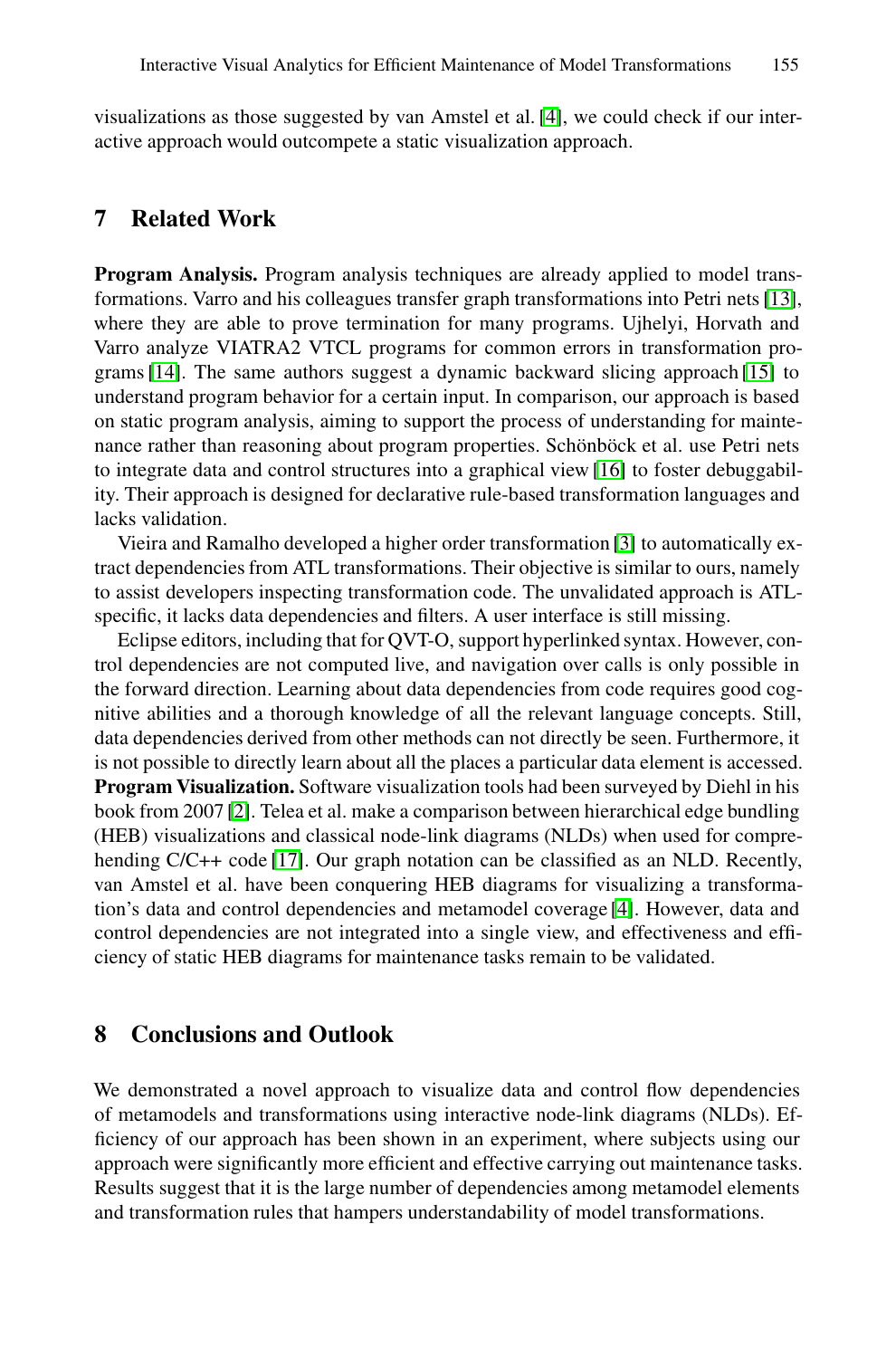<span id="page-15-0"></span>O[ur s](#page-16-4)tudy indicates that maintenance processes can be heavily improved by revealing dependency information to maintainers. Instead of utilizing program analysis techniques, transformation languages could proactively provide concepts to let programmers explicitl[y de](#page-16-5)clare dependencies for program elements, e.g. rules and modules. Since prevalent module concepts are coined towards reuse rather than maintenance [18], we consider a module concept where dependencies can be declared upfront. For existing transformations, a module's dependencies can be derived automatically with our approach. A *clustering algorithm* based on dependency metrics could even propose suitable modular structures [19]. Next, we plan to try different types of visualizations, for example *filtered HEBs*. In future experiment runs, we would like to test transformations in further dialects, and compare our approach with other existing approaches. Additionally, analysis of OCL expressions [20] needs to be refined, as not all data dependencies are captured yet.

<span id="page-15-11"></span><span id="page-15-10"></span><span id="page-15-3"></span><span id="page-15-2"></span><span id="page-15-1"></span>**Acknowledgements.** This research has been funded by the German Research Foundation (DFG) under grant No. RE 1674/5-1. We thank our experimentees for their valuable time.

## <span id="page-15-4"></span>**References**

- <span id="page-15-5"></span>1. Storey, M.A.D.: Theories, Tools and Research Methods in Program Comprehension: Past, Present and Future. Software Quality Journal 14(3), 187–208 (2006)
- <span id="page-15-6"></span>2. Diehl, S.: Software Visualization: Visualizing the Structure, Behaviour, and Evolution of Software. Springer (2007)
- <span id="page-15-7"></span>3. Vieira, A., Ramalho, F.: A Static Analyzer for Model Transformations. In: MtATL 2011. CEUR Workshop Proceedings, vol. 742, pp. 75–88. CEUR-WS.org (2011)
- <span id="page-15-8"></span>4. van Amstel, M.F., van den Brand, M.G.J.: Model Transformation Analysis: Staying Ahead [of the Maintenance Nightmare. In: Cabot, J., Viss](http://www.omg.org/spec/QVT/1.1/PDF/)er, E. (eds.) ICMT 2011. LNCS, vol. 6707, pp. 108–122. Springer, Heidelberg (2011)
- <span id="page-15-9"></span>5. Keim, D.A., Kohlhammer, J., Ellis, G., Mansmann, F.: Mastering the Information Age - Solving Problems with Visual Analytics. Eurographics Association (2010)
- 6. Keim, D.A., Mansmann, F., Schneidewind, J., Thomas, J., Ziegler, H.: Visual analytics: Scope and challenges. In: Simoff, S.J., Böhlen, M.H., Mazeika, A. (eds.) Visual Data Mining. LNCS, vol. 4404, pp. 76–90. Springer, Heidelberg (2008)
- 7. Object Management Group (OMG): MOF 2.0 Query/View/Transformation, version 1.1 (January 2011), http://www.omg.org/spec/QVT/1.1/PDF/
- 8. Kindler, E., Wagner, R.: Triple Graph Grammars: Concepts, Extensions, Implementations, and Application Scenarios. Technical Report TR-RI-07-284, Univ. of Paderborn (2007)
- 9. Wang, J., Peng, X., Xing, Z., Zhao, W.: An Exploratory Study of Feature Location Process: Distinct Phases, Recurring Patterns, and Elementary Actions.. In: ICSM 2011. IEEE (2011)
- 10. Juzgado, N.J., Moreno, A.M.: Basics of Software Engineering Experimentation. Kluwer Academic Publishers (2001)
- 11. Meier, P., Kounev, S., Koziolek, H.: Automated Transformation of Component-Based Software Architecture Models to Queueing Petri Nets. In: MASCOTS 2011, pp. 339–348. IEEE (2011)
- 12. Saleh, K.A.: Software Engineering. J Ross Publishing (2009)